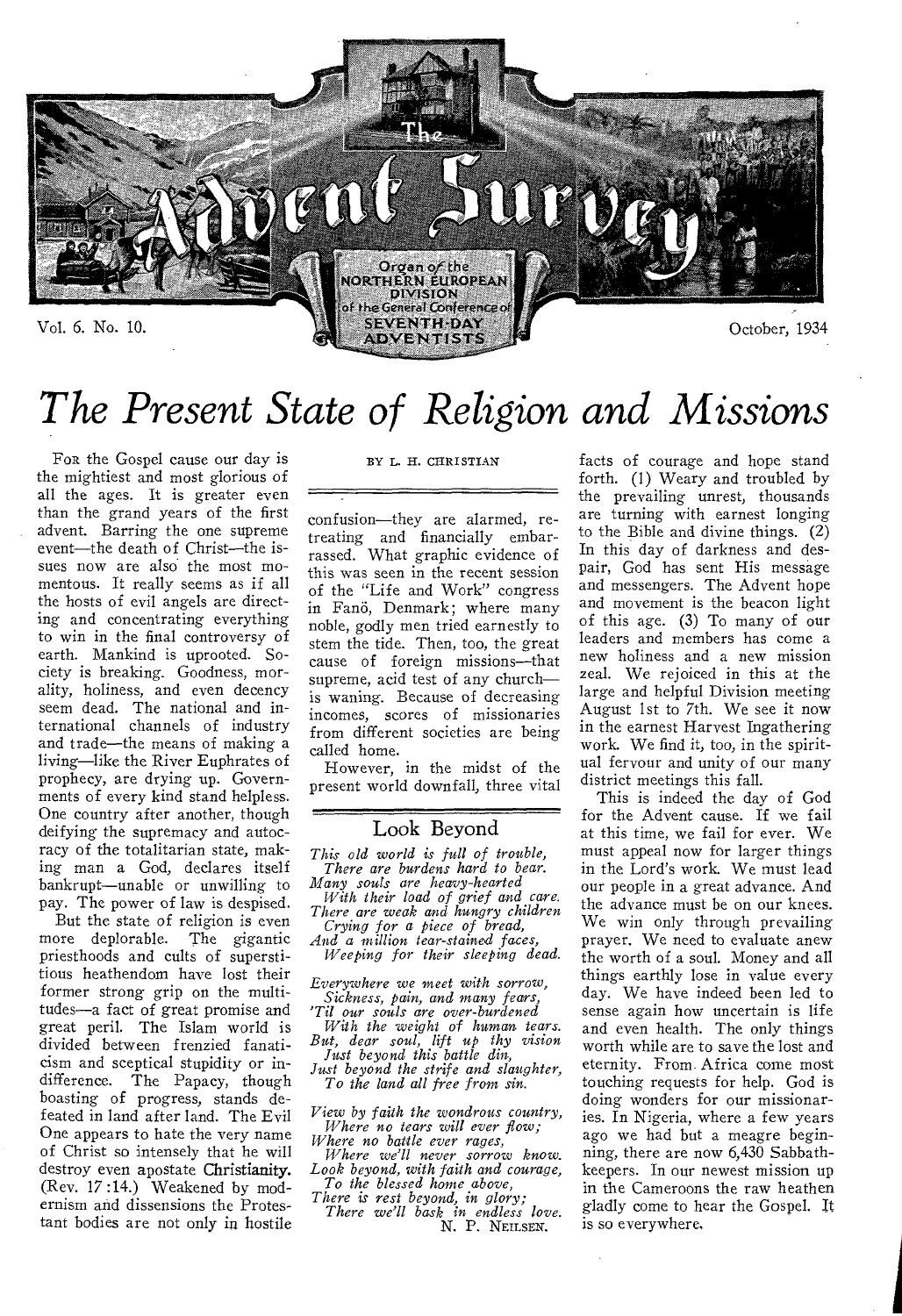Let us tell all our members that every hour they spend in the Ingathering they help to lead some

poor, darkened, and suffering heathen from his idols and his sins to Jesus.

## *Harvest Ingathering in the Backwoods of Liberia*

## BY K. NOLTZE

... WHEN in the white man's country of the northern hemisphere the trees and shrubs have lost their foliage and, as it were in an attitude of prayer their branches are stretched out toward heaven, when the snow and ice cover the earth, then is the most beautiful time of the year for the black people of Liberia—the harvest. And as the white man makes preparations for the feast of love to kindle new hope in the heart of his fellowcreatures, so also is the black man making preparations for a feast when, after several months on a limited food supply of fruit, vegetables, and grains, he can eat of the new season's rice to his heart's content!

In preparation for the rice harvest it is customary for the natives to cover their drums with new skin, clean their flutes of all dirt and spiders' webs, repair their native costumes gnawed asunder by rats, and most important of all, to hammer and sharpen the knives used for cutting the rice. Wearisome and monotonous would be the cutting of the rice if there were no music and no dancing for the reapers. The fields do not ripen evenly, thus of necessity the ears have to be cut one by one. After bundling up the sheaves they are piled in the open field where bird and rat traps have also been laid that they may have meat to eat along with the rice. This is the work of the women and children while the men lounge around doing nothing, unless perchance they are engaged in some kind of palaver.

The villagers are divided into different groups and in turn they *get* their fields cut by the group to which they belong. This brings life and solidarity to the work.

This year, for the first time, a Harvest Ingathering Campaign was launched among the Kpelle tribe in the interior of Liberia.

Here there is not much money in circulation and the great majority of the women have no idea of its value. They receive all they need in food and clothing by trucking.

As the people are totally illiterate, it was found necessary in the work of the campaign to use such things as they were accustomed to. First of all, drums and stringed instruments were made from the skin of fruits and tree fibre, rattling instruments from bast and stone, and drum sticks. Upon these hymns in the native language were practised.

Armed with a good missionary spirit, and the assurance of success, the students of the Kpelle Mission School were trained for a work entirely new to them. Not only were we desirous of reaching the villages but also the fields where the rice sheaves and storehouses stood. As large stretches of the bush separate one family's field from another family's, the territory was somewhat scattered so that it was deemed advisable to form two groups between which (when the fields in which they were working happened to be close enough together) there was keen competition in the matter of singing and the beating of drums.

To explain their mission, the leader of the respective groups delivered a well-learned speech which was followed by a hymn, praising the Giver of all. The drumming and singing of hymns continued while the gifts were brought along. To make themselves heard it was sometimes necessary to silence the drummers and dancers of the reapers.

Rice, bulbiferous plants, chickens, loin-cloths, Indian corn, eggs, coins, goats, etc., were received as gifts. As the rice was threshed right on the spot, it was only necessary to fill the bags with grain, and when a sufficiently large quantity was received, it was carried off by one of the group to the mission station.

The members of the junior Sabbath-school, workers, and friends of the mission helped us to reach our goal by giving the amount earned by many hours of work. However, not always did things move as favourably as could have been wished. Sometimes a whole day was spent in this way without any success whatever. Medicinemen, who exercised a great influence over the people in the matter of idol worship, were the cause of much trouble. As soon as the drums were heard in their fields, with loud screams these medicinemen would fall upon our young folks, and, threatening them with knives and magic medicine, try to turn them to flight. Not only so, but they would at once run to the surrounding fields, warning the people not to give anything and confirming their threatenings by imprecations. Old and young are afraid of these old medicine-men but the boys had been taught to take no heed of their insults and fiendish curses. Although on such days they received only a few small gifts, they were days of real triumph to them, inasmuch as they had received the insults and curses with meekness.

While visiting a village other than his own, a certain chief listened to the speech of a leader of one of the groups, and though at first perfectly charmed by it, he suddenly jumped up and began cursing and throwing out insulting remarks at the boys, at the same time stopping the people from making further gifts. Thus the endeavours of the students were in vain and they were compelled to move on to the next village. The old chief followed them, however, continuing his evil work, and preventing them from meeting with any success. Again they moved on to another place, but when they saw him still following them into the fields they surrounded him, and threateningly told him that if he continued to follow them one step farther they would rush at him and give him a good thrashing, thus shutting up his mouth for that day at least. At this threat he became startled and quickly left them.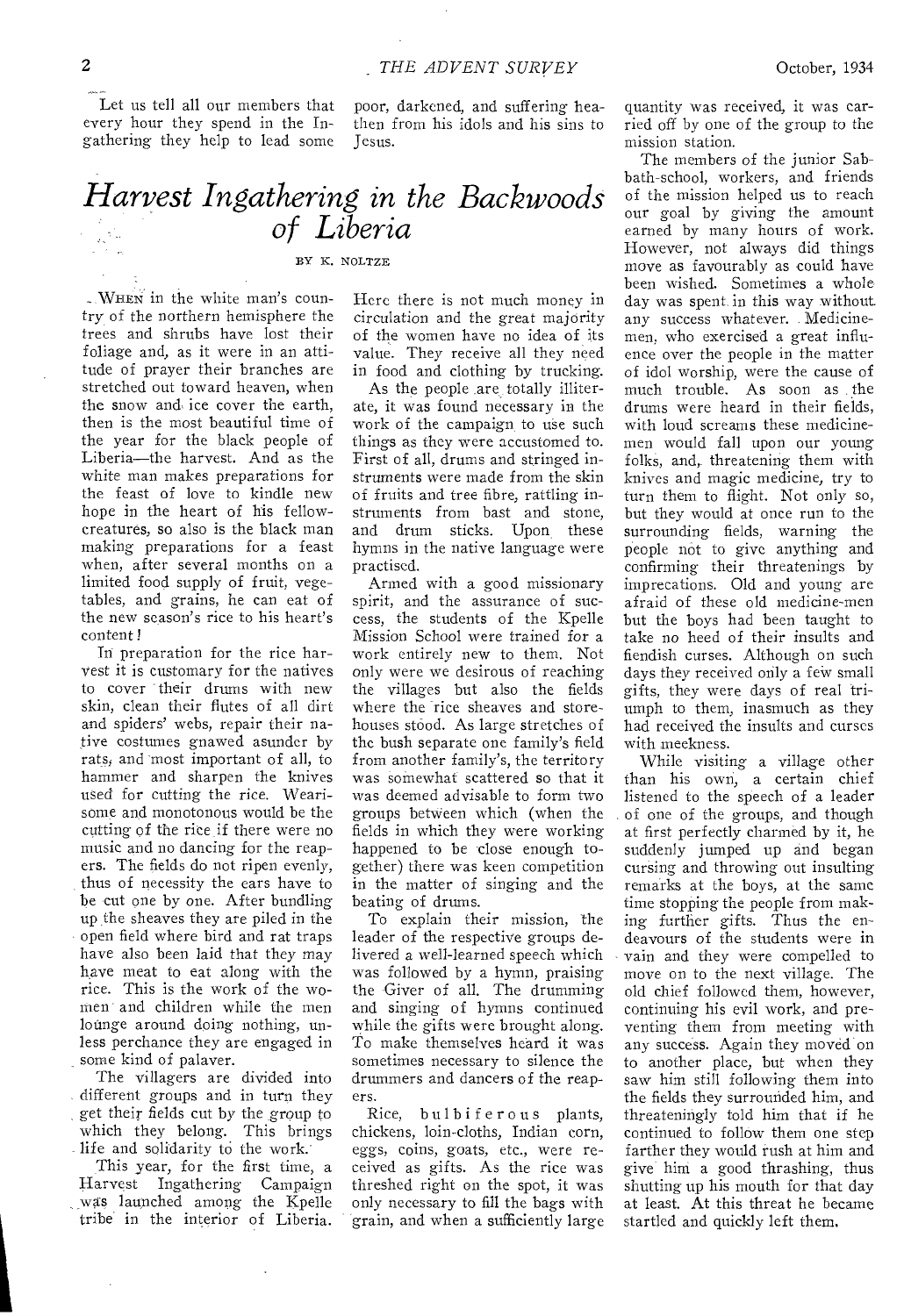October, 1934 *THE ADVENT SURVEY* 

Some days later it so happened that this chief needed urgent help from the mission. On his way to the mission station he was met by some of the students who remonstrated with him concerning his former actions, whereupon he ran away. He was soon called back and his request granted. Thus coals of fire were heaped upon his head, and later he sent a very fine Harvest Ingathering gift with the request that meetings be held in his village.

The crowning work of all, however, was on the occasion when the whole band played before the district commissioner in the Government compound. Upon approaching the officer some weeks before, he gave the assurance that he would get a whole collecting card filled up for them, and in this way he realized a neat little sum. The first on the list proved to be the leader of the Mohammedans in the district, which was indeed a good beginning.

The first Harvest Ingathering Campaign has taught our students above all the meaning of unselfish missionary endeavour. Despite the fact that many of the gifts were not more than  $\frac{1}{2}d$ . in value, our goal was exceeded by ninety per cent. We now look forward to the time when the black foresters of Liberia will not only give of their means, but also give their hearts, to the Lord of the harvest.

*The Conferences in the Baltic Union*  BY W. T. BARTLETT

EACH meeting in the Baltic Union had a special thrill. In Lithuania we were fortunate in securing permission to hold our conference in the hall selected in Heydekrug. Permission was at first refused, but after a personal visit to the president by one of our leading members, the refusal was withdrawn.

In the Courland Conference we met in our own church building in Jelgava. Only the chapel was completed, but we were all proud of our new property. One pleasing feature about the structure was the fact that all of the woodwork, the doors, windows, etc., was supplied by our own school at Suschenhof. The pulpit was a fine piece of work.

In Latvia also there was a minor thrill. Under recent laws for the suppression of sedition, no foreigner was allowed to speak in public without permission. This, however, was obtained in due time.

The thrill in Estonia was furnished in a three days' Young People's Congress that followed the conference proper. The young people wanted to be loyal to the principles of the Advent message, but some of them were university students and they feared to be narrow, so they brought many questions as to what was permissible for young people in such a changing time as the one we live in. For a time there was earnest contending over principles and for independence, but at the end, all came together in perfect unanimity. Resolutions were passed defining the standards, and those who had been most determined in standing out for individual liberty agreed that the conclusions were right and expressed their determination to stand by them. So all rejoiced that the enemy did not gain a victory in this agitation. The last day was an outing by the sea-shore, and in healthful sports and united worship a very enjoyable day was spent.

There were two or three outstanding features that marked all the crowded conferences. One was the joy with which the people listened to the reports from their own missionaries. Brother and Sister Sproge and Dr. Purmal were heartily welcomed home. Their illustrated talks were listened to with keen interest. The Baltic Union ought to become before long one of the strong home bases, training, sending out, and supporting many workers from its various countries and peoples.

Great was the interest in the Union Training School. Brother Rose, the principal, attended all the conferences, and the people were intensely interested in hearing of the plans for stronger educational work. Arrangements were made so that all who came to the Riga Con-

ference might visit the school. With its flourishing farm, splendidly kept, its overflow of summer guests, its new set of treatment rooms, its children's summ e r colony, Suschenhof seemed like a hive of bees. Brother Rose has the general confidence and there is every prospect of a good attendance the coming year.

Lithuania has been under a cloud of discouragement since it lost its president, Brother Gnadjin, and also Brother Oltin. At the conference every cloud rolled away. Two Lithuanian brethren were ordained to the ministry. Steps were taken to strengthen the evangelistic work. Already there is an excellent spirit throughout the conference. Prospects are bright for a strong work in that Catholic field.

Brethren Eglit, Linde, and Ney were all re-elected. Brother Rudy has in them energetic lieutenants, and his ambition is to lead them into advance moves everywhere so that the work in the Baltic fields may grow in strength and experience an all-round development.

## $+ + +$ The Lesson Help that Fits

DURING the fourth quarter of this year we shall study a series of Sabbath-school lessons different from any we have ever had. The entire set is based upon the "love chapter" of the Bible--1 Corinthians 13. It will be a good time to memorize the entire chapter. It is short, only thirteen verses.

We have a lesson help that fits the lessons. One chapter for each lesson. A booklet that will help you through the quarter, and which you will delight to read again and again.

The lesson help was written by Elder S. A. Wellman, Associatesecretary of the Sabbath-school Department, after the lessons were in the hands of the department in complete form. He wrote each chapter of the book to fit a lesson.

Send in your order early. The book, *God's Greatest Gift,* sells for twenty-five cents. Order through your book and Bible house. You will need the lesson help. You will use it. You will enjoy it.

L. FLORA PLUMMER.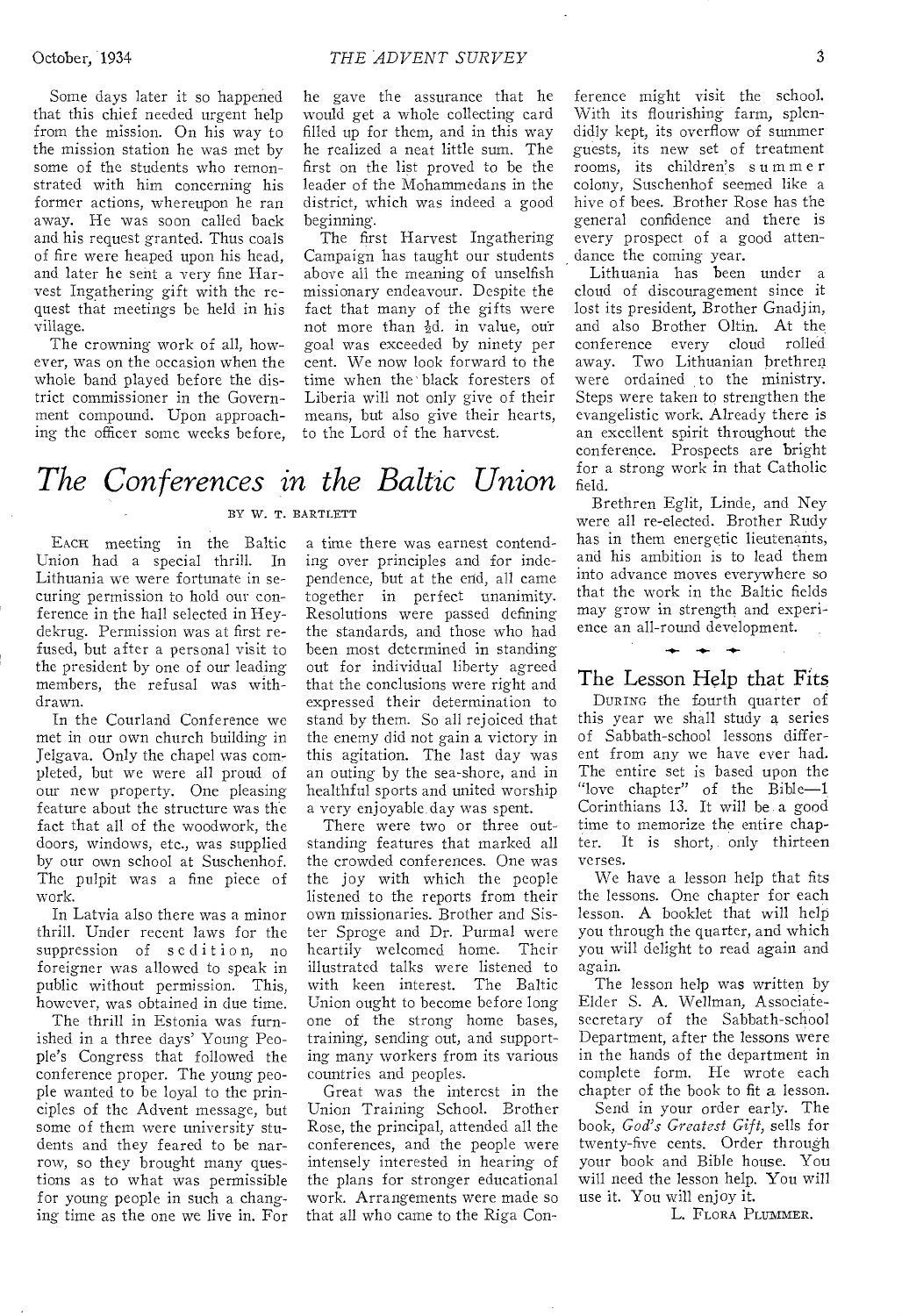## *The Conferences in Poland*

BY W. T. BARTLETT

THE Annual Meeting of the East Polish Conference at Pozarki was for me a very interesting and happy occasion. We were in the heart of a rural region, and the conference was held under quite primitive conditions. A policeman came to see that the passports were all in order, otherwise we were not subject to any restrictions. We packed the aisles solidly. We filled every foot of sitting and standing ground. We sat in the windows. At some of the meetings there were as many people outside as there were in the building. We had our own open-air cafeteria under an improvised roof. There was coffee and bread in the morning, and soup and bread in the evening. A Jew set up a stall in the road outside for the sale of refreshments. I do not know how many of us slept in the church building, but every corner seemed to be occupied. It was all very simple, but there was no hardship. Nobody went away hungry, and I think all were rejoicing over the banquet of spiritual truth that had been spread before them.

The Russians love music and the people who came were mostly Russian. The brass band was kept busy from morning until night, and at most of the meetings two choirs did their respective best. Brother Babienco was in his element. It was to him a time of great happiness after the severe conflicts of the past year. The lawsuit over the possession of our church building in Bydgoszcz had for the time being terminated with a verdict in our favour. The opposition was on the rocks, owing to the flat refusal of its supposed supporters to contribute tithes. The leader of the opposition was in the neighbourhood of our conference. He had hired a room and invited all who wanted new light to come and get it. No one made any response. His landlord, however, visited the chapel and was overheard reporting to him that we were having a wonderful time, with an overcrowded house and splendid meetings.

The people went back to their

homes happy in the truth and minded to labour zealously for its spread. Brother Kulak was reelected president. There are yet battles to be fought in Poland, but the truth is showing itself mighty, and it will unquestionably prevail in the future as it has done in the past. Poland is a large and populous field and there is need of

reopened, again to play its important part in the development of workers for the cause. It greatly rejoiced the hearts of the believers to know that special books were prepared for the training of their children who go to the public schools in the truths of the message. The new textbooks in the Polish language were eagerly snatched up and all that were available were quickly sold.

trained workers. Unfortunately the training school is closed for the present, but we hope it will soon be

## *A Brief Glance over the South Polish Conference*

#### BY P. ENGLERT

THE South Polish Conference is composed of territories in Galicia and Silesia, which formerly belonged to Austria and Germany. In these districts dwell almost ten million people. Most of them speak Polish, but a large number of Germans are found in the territory. There are about 5,000,000 Ukrainians, and many Jews in the cities. The religion is predominantly Catholic, the Ukrainians being mostly Greek Catholics. The Germans are partly evangelical, partly Catholic. In Silesia we also find evangelical Poles.

The Advent message before the world war was first preached in Silesia, where flourishing churches were quickly raised up. Many evangelicals embraced the message in that region. In this way the truth found entrance into Austrian Silesia where, in spite of difficulty and opposition, a society was organized under the name, "Union of Christian Men and Women," which exists to this day. Galicia remained for a considerable period a black spot for the Advent messengers. It was hard to get an entrance for us and for other churches. There, until this day, the old Austrian laws in regard to religion suffer no religion except such as is authorized by the State. The priests have taken care that no literature should be circulated and no meetings held unless they were approved by the Catholics. Offenders were soon arrested and severely punished.

 $\bar{z}$ 

This country was devastated during the world war and the ruins are still visible. After such a ploughing it was meet that a better harvest should appear in due course, and to the glory of God I am able to write that indeed a new day has dawned. The Lord has given us brethren, many of whom learned the truth in other lands, who have carried it back to their own people. Later colporteurs were sent out to scatter the good seed. Many of these have been punished for carrying on their work. For a long time meetings for worship had to be held secretly. By God's help there are now scattered companies who are holding up the banner of truth and keeping the faith in spite of persecution. I must recount one or two of their experiences.

One group in the east among the Ukrainians was raised up in these circumstances. A brother, serving as a soldier during the war, came into a church in Silesia and there heard the message. When he, after a long time, returned home, he had a strong desire that his own countrymen should learn the present truth, and he soon found a few friends. A group of Sabbath-keepers sprang up. When the local priest heard of it, he called the people into the church, together with his own people also, one Sunday. Then he stood them before his congregation and questioned them separately. If they did not answer the questions to his satis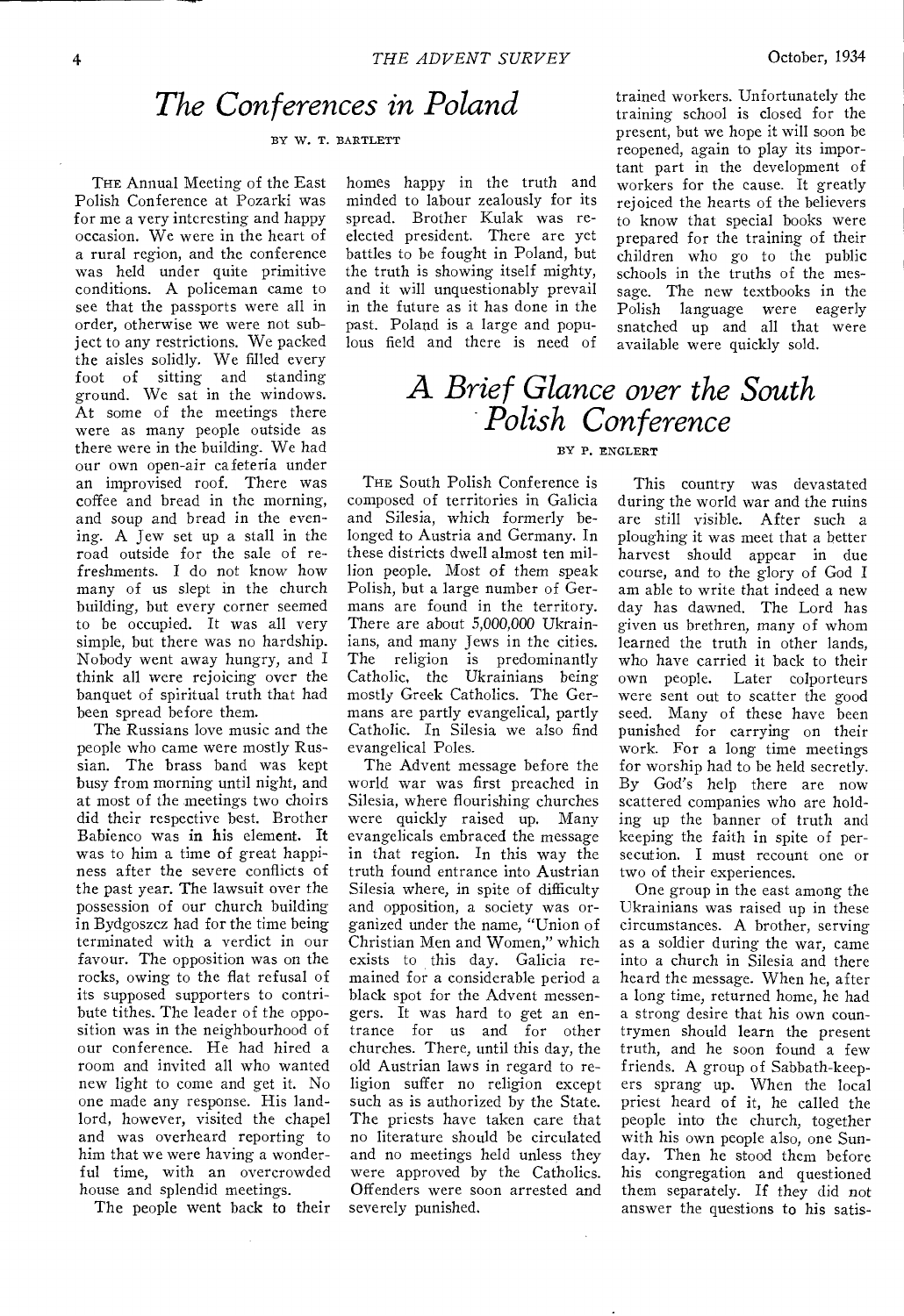faction he denounced and abused them before all in a terrifying way. The local authorities stood with him in this course.

With God's help, however, the believers stood firm, although they received no permission to assemble for worship. The police frequently came into their gathering to find out what they were doing. Even their Bibles were confiscated, but they bought new ones. Often their windows were broken. They were brought before the judges, threatened with prison and banishment, but they could not be frightened into surrendering their faith. After a time their leader wrote to the church where he had learned the truth that there were six souls ready for baptism and asking if a preacher could not be sent to baptize them. Shortly after the then president of the conference, Brother Mathe, came with another worker, but they could not help much because they were quickly arrested and cast into prison. Following this, the writer came to the town and had a similar experience, yet notwithstanding, succeeded in baptizing the six souls by night. To-day there are about fifty members. One of our student colporteurs, working in the Przemysl region, was attacked, fearfully beaten, everything taken from him, and he himself left unconscious until someone came by who revived him and carried him to hospital. Such things have often happened.

To-day, God be praised, we have more liberty. God opens hearts and doors, and He will still help us to prosecute His work in this country. There is a good interest everywhere. People are begging us to teach them the Word of *God.* 

At the close of last year our conference numbered 1,310 members. With the president we have thirteen workers, but what is that among so many millions? We are praying the Lord of the harvest to send more reapers.

[NOTE. Since this report was written, there has been a re-arrangement of conference boundaries in Poland. We have therefore omitted some particulars of the territory and given only the substance of this report. w.T.B.]

## *Locating Recruits in Ethiopia*  BY M. J. SORENSON

So far this year it has been my happy lot to accompany new workers to two widely-separated mission stations. Early in January, with Brother and Sister Palm from Sweden, I reached our new mission station at Debre Tabor, to which place they had been assigned to labour. In May I accompanied Miss Lind, also from Sweden, to our mission station in Wallega.

To reach these stations in the interior means a two weeks' strenuous trek by mule—a novel mode of travel for people who come from civilized countries. It means sore, stiff legs with aches and pains all over the body. I remember once while located at Addis Alem, that a German doctor in private practice reached our station after his first day's ride from Addis Abeba. He was so completely worn out that he threw himself on the floor and he told us afterwards that if he should have given vent to his feelings he would have broken down and cried like a baby.

On our trek to Debre Tabor our caravan consisted of about twentyfive pack mules carrying household goods and supplies, together with a supply of medicine. Very often the muleteers, or negadies as they are called, are harder on the white man's mental poise than the saddle mule is on his physical feelings. These negadies invent all kinds of tricks to make it unpleasant for the traveller, thinking that in this way they will succeed in getting more money out of him. Sometimes while in camp and during the night the hungry mules of the negadies will stray into the grain fields of the farmers. This means a pitched battle in the morning between the farmers and the negadies. As we were ready to trek one morning a group of enraged farmers swinging heavy clubs and sticks swept down upon our negadies. The farmers tried to capture the pack mules, and the negadies would engage in a wrestling match with the farmers and thus try to sidetrack

them while some of their helpers would hurry the mules on in a roundabout way. The tumult lasted a couple of hours during which every advance step was contested, but at last the farmers returned to their fields, which in reality had not been harmed to any appreciable extent.

We had been fortunate in selecting our negadies. They had agreed with us when we left Addis Abeba that they would not want to travel on the Sabbath and they did not try to break this promise. Several times we had worship with them while on trek, and they manifested great interest in the Word of God. Often as we travelled along they would ask us why we did not believe in the intercession of Mary and the efficacy of fasting on Wednesdays and Fridays. Our answers would always include appropriate quotations from the Scriptures bearing on the subject and this never failed to impress them.

Twice on the trek we had to cross the Blue Nile, which means an abrupt drop into a deep canyon and a corresponding climb up on the other side. At the bottom of this pit it is always scorching hot, and in order to avoid as much of this as possible, this part of the journey is made by night. Once in making the ascent, a large caravan was coming down and it was quite a job for the mules to pass each other without being pushed off the edge of the narrow trail and being hurled into the precipice. Another time we passed through a wilderness inhabited by brigands. Early one morning we saw two of them watching us at a discreet distance from behind a tree. Evidently the size of our caravan impressed them, as they whistled to their companions in a nearby thicket, signalling them not to attack us.

After fifteen days of trekking we reached our destination one Friday afternoon weary and worn, but happy to have arrived. Although seven buildings had been started, only the walls were up. So Brother and Sister Palm were obliged to locate in a room of a strawthatched house with mud floors. Two rooms of this same building were used as a stable for horses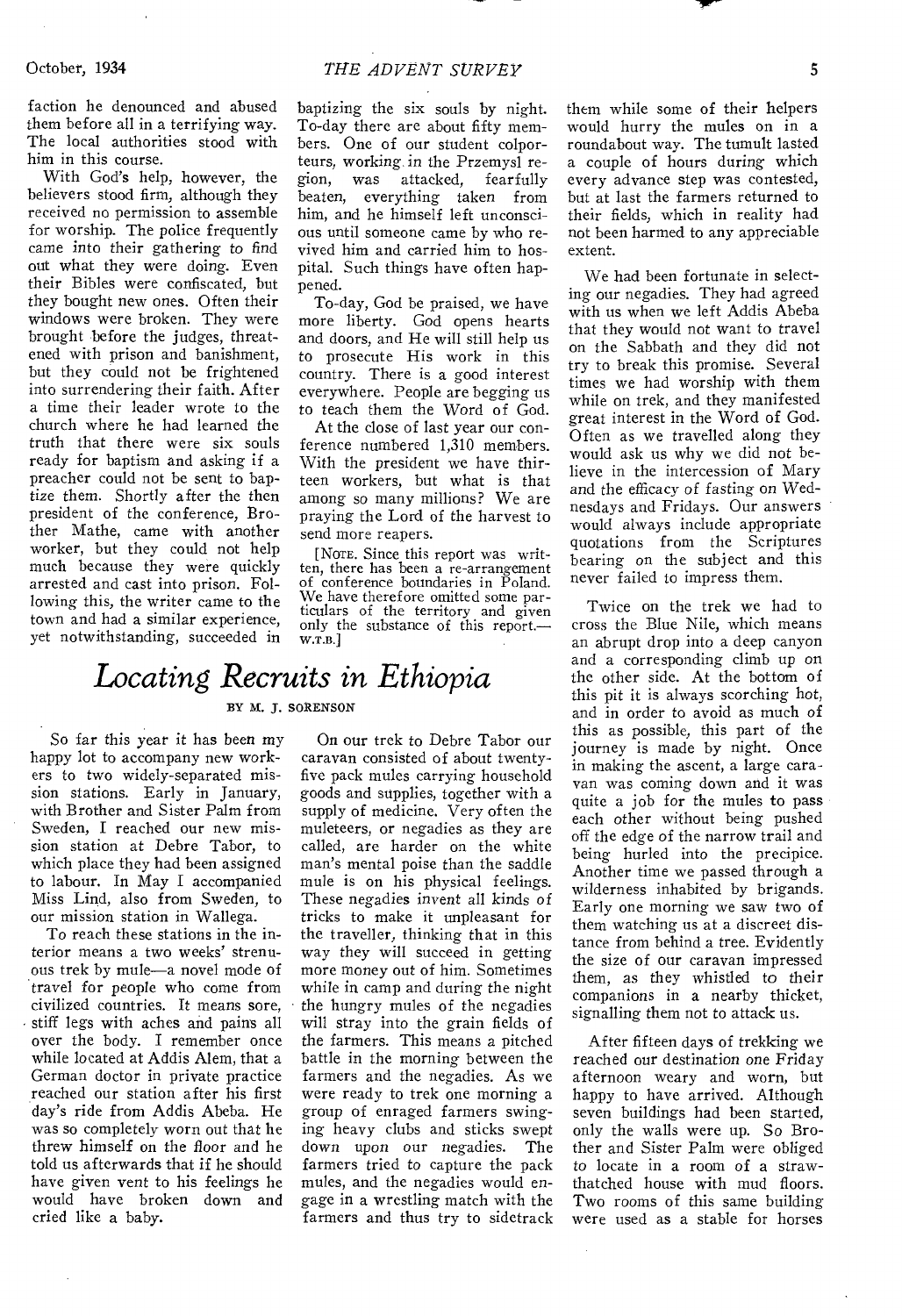| Name of Conference<br>or Mission                                                                                                                | Churches<br>ė.                            | 겯<br>ಡ<br>ptism<br>Vote<br>å                        | postasy<br>4                                     | Death                                           | ain<br>O<br>t<br>ž                                 | Present<br>Membershir                           | igelistic<br>wkers<br>ng<br>No<br>凹 | Colporteurs                                                       | Sabbath-<br>chools<br>$\dot{\circ}$<br>z | Membership                                           | Average<br>Attendance                                | Tithe                                                                                | pita<br>ω<br>۰<br>ក<br>ដ                             | School<br>Sabbath-Scho<br>Offerings                              | Weekly<br>Offerings           |
|-------------------------------------------------------------------------------------------------------------------------------------------------|-------------------------------------------|-----------------------------------------------------|--------------------------------------------------|-------------------------------------------------|----------------------------------------------------|-------------------------------------------------|-------------------------------------|-------------------------------------------------------------------|------------------------------------------|------------------------------------------------------|------------------------------------------------------|--------------------------------------------------------------------------------------|------------------------------------------------------|------------------------------------------------------------------|-------------------------------|
|                                                                                                                                                 | $\boldsymbol{2}$                          | 3                                                   | 4                                                | 5                                               | 6                                                  | 7                                               | 8                                   | 9                                                                 | 10                                       | 11                                                   | 12                                                   | 13                                                                                   | 14                                                   | $\cdot$ 15                                                       | 16                            |
| N. E. Division<br>Baltic Union<br><b>British</b><br><i></i><br>E.Nordic."<br>Polish<br><br><br>W.Nordic"<br>.                                   | $\cdots$<br>114<br>76<br>93<br>147<br>129 | <br>187<br>40<br>224<br>109<br>349                  | $\cdots$<br>49<br>111<br>35<br>96<br>28          | $\cdots$<br>9<br>29<br>12<br>5<br>25            | <br>125<br>$-93$<br>173<br>10<br>287               | <br>5.241<br>5.021<br>4,480<br>3,077<br>6,444   | 14<br>59<br>100<br>.68<br>53<br>62  | $\cdots$<br>53<br>83<br>93<br>39<br>59                            | <br>141<br>145<br>160<br>152<br>176      | <br>5,523<br>5.192<br>4.117<br>3,416<br>5,803        | <br>4,070<br>4.155<br>3.036<br>2,587<br>4,690<br>£   | . <b>.</b> <i>.</i> .<br>7.707.70<br>30.619.10<br>10.066.80<br>3.152.60<br>17.884.50 | <br>0.12<br>0.46<br>0.18<br>0.08<br>0.22             | .<br>1,593.77<br>5,819.31<br>2.660.69<br>855,05<br>4,624,65      | .<br><br>.<br>.<br>.<br>7.61  |
| Union Tls. 2nd Qtr. 1934 559                                                                                                                    |                                           | 909                                                 | 319                                              | 80                                              | 502                                                | 24,263                                          | 356                                 | 327                                                               | 774                                      | 24,051                                               | 18,538<br>s                                          | 69,430.70                                                                            | 0.22                                                 | 15,553.47                                                        | 7.61                          |
| B. Afr'n Union Miss. 6<br>Ethiopian<br>Gold Coast.<br>4.6<br>Nigerian<br>Sierra Leone<br>10<br>$\bullet$<br>Upper Nile<br>French Equa. Misn. 12 | 31<br>$\cdots$                            | 6<br>3<br>35<br>175<br>$\cdots$<br>$\mathbf{2}$<br> | 76<br>$\cdots$<br>7<br>5<br><br>$\mathbf{2}$<br> | 7<br>$\cdots$<br>3<br>3<br>$\cdots$<br>$\cdots$ | $-85$<br>25<br>162<br>$\cdots$<br>$-1$<br>$\cdots$ | 3,387<br>310<br>592<br>1,358<br>438<br>134<br>6 | 17<br>16<br>3<br>16<br>6<br>2       | <br><br>$\cdots$<br>$\cdots$<br>$\cdots$<br>$\ddotsc$<br>$\cdots$ | 142<br>16<br>41<br>87<br>24<br>15        | 7,961<br>500<br>1,840<br>6,194<br>1.057<br>301<br>19 | 8,102<br>480<br>1.344<br>5,371<br>1,153<br>240<br>61 | 830.10<br>362.00<br>420.40<br>384.10<br>303 80<br>153.80<br>65.70                    | 0.02<br>0.09<br>0.06<br>0,02<br>0.05<br>0.09<br>0.84 | 795.74<br>131.74<br>149.61<br>228.93<br>101.56<br>48 36<br>26,00 | .<br><br>.<br>.<br>.<br>.<br> |
| Mis's Tls, 1st Qtr 1934                                                                                                                         | 57                                        | 221                                                 | 90                                               | 14                                              | 105                                                | 6.225                                           | 64                                  | $\cdots$                                                          | 323                                      | 17,872                                               | -8<br>16,751                                         | 2.519.90                                                                             | 0.03                                                 | 1.481.94                                                         |                               |
| Grand Tis, 2nd Qtr 1934                                                                                                                         | 616                                       | 1,130                                               | 409                                              | 94                                              | 6)7                                                | 30,483                                          | 420                                 | 327                                                               | 1,100                                    | 41.923                                               | 35.289<br>\$                                         | 71,950.60                                                                            | 0.19                                                 | 17.035.41                                                        | 7.61                          |

Report of the Northern European Division

and mules. That was their first African home.

The news soon spread that the medical workers of Hakim had arrived and by Sunday, the third day after our arrival, people came for treatment. During the ten days I spent there about thirty patients came daily for treatment. The report which comes to us from Debre Tabor for the first quarter of this year shows an income of over 500 thalers. While this is not a large amount, yet it is a very encouraging beginning. The treatments given include everything from pulling teeth to giving intravenous injections.

Brother Palm, being a radio expert, had brought a radio with him --one which he had assembled and put into working order himself. This magic machine created quite a sensation among this primitive people and the ruler felt happy and proud that Brother Palm had come to live in his town. When music from Europe began floating over the air and the people heard Big Ben strike the hour in London, their amazement knew no bounds. The governor asked if he could not come down and spend an evening listening to the radio. Although we had no place but a tent to entertain him, yet he came down one evening with a whole retinue of officers and soldiers. A British consul and his wife who happened to be visiting the governor also came along. The Dejasmatch invited us up to his palace a couple of times

for dinner and sent presents of sheep and food supplies.

Soon I found myself on the trail again, this time headed to our mission station in Dessie. Here I found the work in a prosperous condition and the workers well and happy and of good courage. During 1933 the hospital received in gifts and collections from patients over 6,000 thalers. That is certainly a fine record. The hospital should be entirely self-supporting in a couple years more. We have a good day school in Dessie. At the time of my visit three of the former pupils who had been in the baptismal class for a long time were buried in the watery grave.

When I arrived in Dessie Dr. Purmal was away taking care of Ras Kabeda, who was ill. Some years ago this ruler had been a patient of Dr. Bergman, and at that time made a gift of 400 thalers to the hospital. This time he gave 600 thalers. He is very anxious to have us start medical and school work in his province. He is asking the emperor to give us a gift like the Debre Tabor hospital and Ras Kabeda out of his own money wants to give us 2,000 thalers for a school. He also promised to provide an annual subsidy for this work. He urged us repeatedly to accept this offer and told us that if we did not come soon, the Catholics would occupy the place. While there is no large centre in this province, yet it is thickly populated and a fine day

school and mission dispensary could be established there with very little expense to the mission, if we could only get a worker. Surrounding the highlands are malarious lowlands where the population is ravaged every year by malaria. On my way back to Addis Abeba I spent two days with Ras Kabeda and was greatly impressed with the pathetic plea he made to us to come and help him and his people.

Miss Lind had been appointed to succeed Mis's Mortenson, who, because of severe illness, had to give up her work at our Wallega station and return to the homeland. Before starting on our trek, Miss Lind had taken a couple of rides on a mule, and although she did not fall in love with either the mule or the saddle, she had a little foretaste of what travelling in Ethiopia would be like. She started out with some misgivings about her ability to spend two weeks in the saddle, but was happily surprised to learn that without any great discomfort she was able to stand the ride as well as her more seasoned travel-<br>ling companions. Unfortunately ling companions. one afternoon the crupper on her saddle came off and in riding down hill the saddle tilted forward enough to dislodge the rider. The riderless mule came dashing past me in a wild gallop and I knew something had happened. I quickly dismounted and rushed back and found Miss Lind had fallen on her back and was gasping for breath.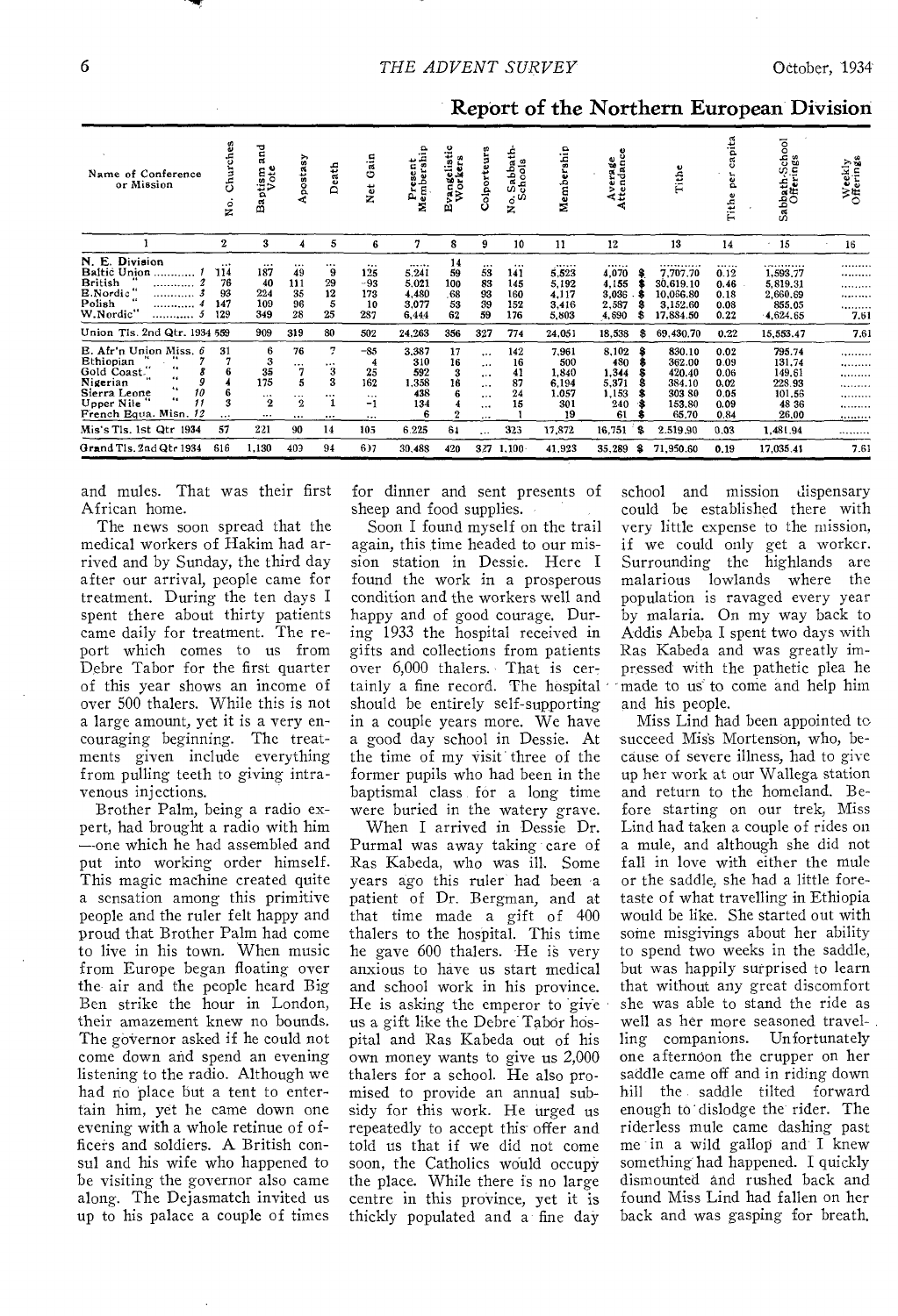*-THE. ADVENT SURVEY* 

| Harvest<br>Ingathering<br>- 2                  | Annual<br>Offering                                           | 3<br>õ<br>:llaneo:<br>erings<br>ē<br>Miscellar<br>Offerin | ್ರಕ್ಕೆ<br>Week<br>Sacrif                            | Ş<br>ŵ<br>É<br>٥<br>a,<br>c                      | ٠<br>eek<br>≽<br>ä                                   | Offerings<br>Total                                           | Offerings<br>capita<br>per<br>Total      | ថ្ងៃ<br>Percentage<br>Offerings<br>Tithe | Home<br>Total Contribu-<br>tions for Home<br>Missionary<br>Work | Contribu-<br>tor Local<br>ch Work<br>Total Co<br>tions for<br>Church | ж<br>Colport                                                                         |               |
|------------------------------------------------|--------------------------------------------------------------|-----------------------------------------------------------|-----------------------------------------------------|--------------------------------------------------|------------------------------------------------------|--------------------------------------------------------------|------------------------------------------|------------------------------------------|-----------------------------------------------------------------|----------------------------------------------------------------------|--------------------------------------------------------------------------------------|---------------|
| 17                                             | $-18$                                                        | 19                                                        | 20                                                  | 21                                               | 22<br>۰                                              | 23                                                           | 24                                       | 25                                       | 26                                                              | 27                                                                   | 28                                                                                   |               |
| <br>14.79.<br>74.35<br>150.56<br><br>39.88     | يتموه ومعكف<br>$\sim 2.25$<br>32.51<br>21.04<br>3.30<br>7.79 | <br><br>21.93<br>39.18<br>13.15<br>                       | .<br>0.14<br>243.37<br>333.80<br>616.68<br>2,199.03 | .<br>11,28<br>179.09<br>66.33<br>16.56<br>275.85 | <br>2,016.93<br>3.625.51<br>1,366.10<br><br>2,087.45 | <br>3,639.16<br>9,996.07<br>4,637.70<br>1,504.74<br>9,242.26 | <br>0.05<br>0.15<br>0.08<br>0.04<br>0.12 | <br>47.2<br>32,6<br>46,1<br>47.7<br>51.7 | .<br>585.33<br>164.44<br>944.50<br>2.08<br>276.13               | <br>881.08<br>4,382.00<br>563.45<br>132.23<br>1.958.49               | ,,,,,,,, <u>,,</u> ,,<br>4,756.32<br>22,750.34<br>12,765.65<br>1,155.87<br>19,315.28 | $\cdots$<br>5 |
| 279.58                                         | 66.89                                                        | 74.26                                                     | 3,393.02                                            | 549.11                                           | 9,095.99                                             | 29,019.93                                                    | 0.09                                     | 41.8                                     | 1.972.48                                                        | 7,917.25                                                             | 60,743.46                                                                            |               |
| 115.42<br>16.23<br>49.31<br>143.73<br>$-16.35$ | 0.20<br>10.39<br>.<br>23.58<br>6.94                          | <br><br><br><br>                                          | .<br>. <i>.</i><br>********<br>.<br>.               | .<br>.<br>.<br>.<br>                             | 37.68<br><br>44.60<br>18.08<br>                      | 949.04<br>158.36<br>243.52<br>414.32<br>124.85               | 0.02<br>0.04<br>0.03<br>0.03<br>0.02     | 114.3<br>43.7<br>57.9<br>107.9<br>41.1   | <br><br><br>                                                    | . <i>.</i> .<br>.<br>. <b>.</b> .<br>                                | 143.91<br><br>145,51<br>334.93<br>.                                                  | 6<br>9<br>10  |
| 0.45<br>                                       | 1.54<br>                                                     |                                                           | 0.24<br>.                                           | <br>.                                            | 14.33<br>                                            | 64.92<br>26.00                                               | 0.04<br>0.33                             | 42.2<br>39.6                             | <br><br>                                                        | .<br><b></b><br>                                                     | 115.18<br>.                                                                          | $_{1}$<br>12  |
| 341.49                                         | 42.65                                                        |                                                           | 0.24                                                |                                                  | $-114.69$                                            | 1,981.01                                                     | 0.02                                     | 78.6                                     |                                                                 |                                                                      | 739.53                                                                               |               |
| 621,07                                         | 109.54                                                       | $-74.26$                                                  | 3 393.26                                            | 549.11                                           | 9,210.68                                             | $-31,000.94$                                                 | 0.08                                     | 43.1                                     | 1,972.48                                                        | 7,917,25                                                             | 61,482.99                                                                            |               |

for Quarter Ended June 30, 1934.

"

We felt relieved to learn that the suffering was quite temporary and soon she was able to get into the saddle again and ride on.

Brother Jensen is the doctor of the large thickly populated territory surrounding the town of Gembie. The title is not an empty one, for Brother Jensen is never baffled no matter how difficult the case may be. Mondays and Thursdays are set apart for the patients who are treated with injections. Friday is leper day and a steadily growing number of lepers come for treatment.

The day after our arrival Miss Lind appeared at the breakfast table in her white uniform all ready and eager to begin her work in the dispensary.

The missionary needs your prayers and letters of hope and cheer to strengthen him for the battle. So let no one feel that his duty is done when he has accompanied the new missionary appointee to the railway station and bid him God-speed. From then on you must hold up his arms as Moses was supported by his friends.

## *Finished?*

#### BY CLARENCE V. ANDERSON

*Home Hissionary Secretary, Northern European Division* 

HAVE you finished? Not yet ! You can be sure that if everybody was under the burden of the Harvest Ingathering as some of our good people are,. that word "Finished" would be a reality. The consecration and . self-sacrifice of our dear people during these days is nothing short of a miracle. I find sisters, whose husbands are hard against them, going out secretly, gathering funds for God; I find young people zealously giving themselves to 'the Ingathering work; I find busy business men surrendering pride and self in the interests of collecting for missions; and I find the aged, yes, even a brother ninety-three years of age, active in 'the call of the hour,

which we all know is the HARVEST INGATHERING.

And what about the readers of the SURVEY? What are the preachers and workers doing? Most of them are loyally leading churches, and collecting personally to the glory of God. A few will shamefully take a back seat some day because inward pride, and lack of surrender and love for the cause, lead them to invent reasons galore why they should not take part in the Harvest Ingathering.

Britain says : *Courage Conquers!* 

North England says: "Just a little more in 1934."

What do you say? I am convinced that if every paid worker in

our Division would get under the burden of the Ingathering as some of our lay members are, we should see our mission funds swell considerably. And why shouldn't workers enter every campaign with zeal? The measure of the man is his capacity to put his converts to work for God. There will be a great difference in the result of any line of endeavour if one tries to do the work of twenty instead of putting twenty to work. However, example is a great teacher, and it is far better to say "Come" than "Go !"

The official time for the 1934 Harvest Ingathering Campaign is nearing its close. Is the work lagging because of you?

"If a task is once begun, never leave it till it's done." Rally everyone for the last stage of the race. Everyone can win !

As a Division we appreciate the loyal service thus far rendered, and would express our hearty thanks. Our appreciation will be multiplied if you will all co-operate in making the year 1934 the best we have ever had. It is not too late to add a little yourself and to ask everyone else to do the same.

And above all, it is not too late to wake up, dear fellow-worker, you who have taken life so easily, while God's people are collecting money for Him, as well as warning a world lost in sin.

*"Be strong and of good courage,*  and *do it,"*